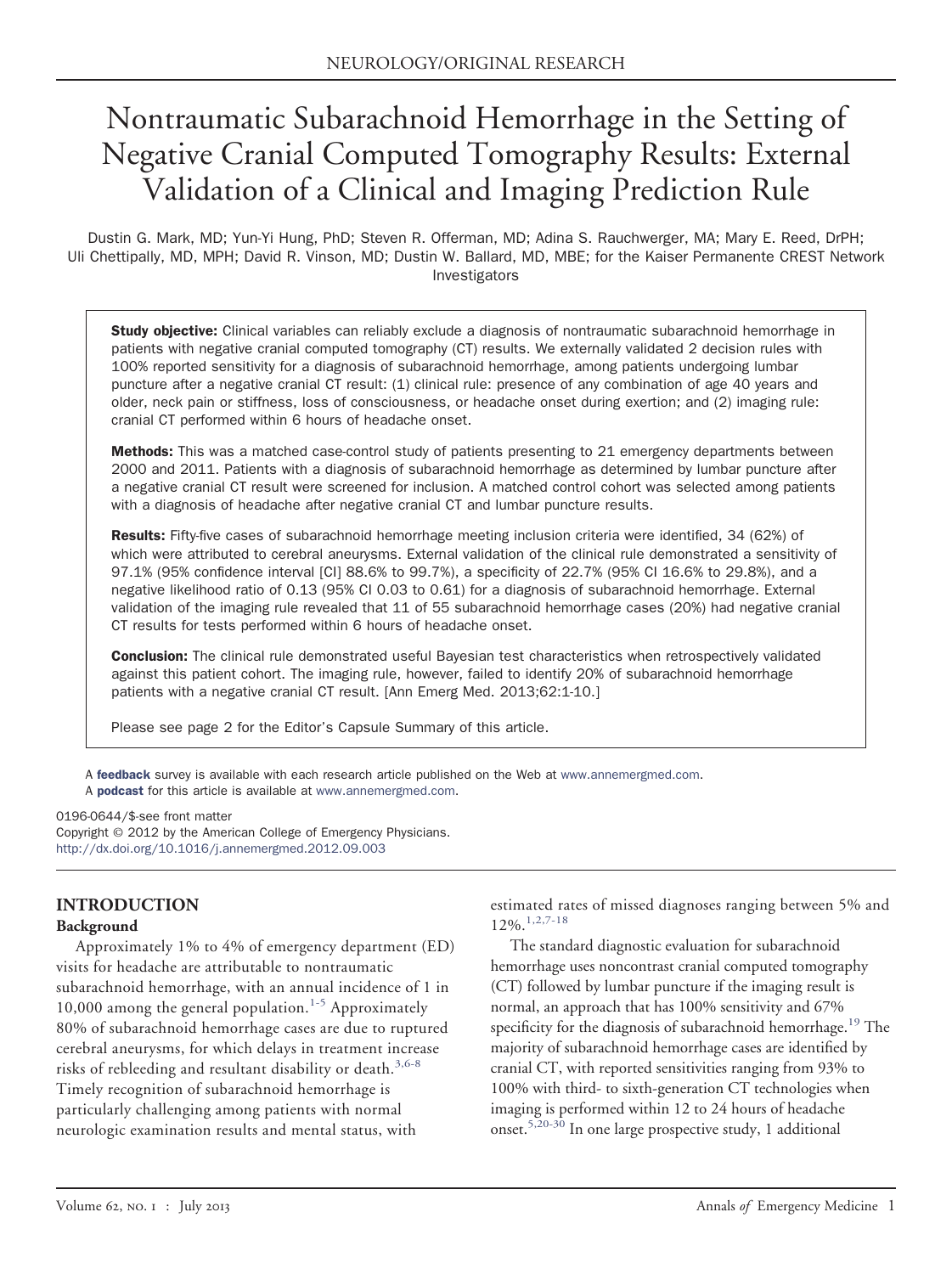## **Editor's Capsule Summary**

### *What is already known on this topic*

A previously derived clinical decision rule identified variables associated with a low risk for subarachnoid hemorrhage in headache patients with a negative unenhanced brain computed tomography (CT) result.

## *What question this study addressed*

This 55-case case-control study attempted to validate the clinical decision rule and assess the sensitivity of CT performed within 6 hours of headache onset.

## *What this study adds to our knowledge*

The clinical decision rule identified 97.1% of the patients with subarachnoid hemorrhage. CT performed within 6 hours of headache onset was falsely negative in 11 patients.

## *How this is relevant to clinical practice*

Further validation of the rule is needed in diverse populations. Negative CT result for tests performed within 6 hours of headache onset does not rule out subarachnoid hemorrhage.

diagnosis of subarachnoid hemorrhage was made for every 90 lumbar punctures performed after a negative cranial CT result. $^{20}$  $^{20}$  $^{20}$ 

Considering the high sensitivity of cranial CT for detecting subarachnoid hemorrhage early in the course of headache, the benefit and utility of lumbar puncture in this setting has been questioned.<sup>[5,20,22,24,25,29,30](#page-7-2)</sup> False-positive lumbar puncture results owing to traumatic technique result in potentially harmful diagnostic testing and may occasionally lead to surgical treatment of incidentally discovered aneurysms, which have a background prevalence of  $1\%$  to  $2\%$ .<sup>[31](#page-8-2)</sup> Unfortunately, no particular findings can reliably distinguish cerebrospinal fluid abnormalities attributable to traumatic technique during lumbar puncture from true abnormalities caused by subarachnoid hemorrhage.<sup>3,32-35</sup> The limited specificity of lumbar puncture is reflected by a 2.5-fold higher rate of negative angiography study results among patients with subarachnoid hemorrhage despite negative cranial CT results compared with that of patients with subarachnoid hemorrhage evident on cranial CT.<sup>[36](#page-8-3)</sup>

#### **Importance**

Given the morbid consequences of missed diagnoses of subarachnoid hemorrhage, more than 95% of emergency physicians would welcome a clinical decision tool to help risk-stratify patients with sudden-onset headaches.<sup>[37](#page-8-4)</sup> The largest reported prospective study of an ED population with acute

headache has suggested several combinations of high-risk clinical variables (including age  $\geq$  40 years, neck pain, loss of consciousness, and onset of headache with exertion) that, if absent, might allow clinicians to safely forgo diagnostic testing for subarachnoid hemorrhage, given 100% sensitivity (95% confidence interval [CI] 97.1% to 100%) for a diagnosis of subarachnoid hemorrhage. $38$  A second analysis from the same prospective cohort also reported 100% sensitivity (95% CI 97.0% to 100%) for noncontrast cranial CT when performed within 6 hours of headache onset.<sup>[20](#page-8-1)</sup> However, only 7% of patients with subarachnoid hemorrhage in this cohort received a diagnosis by lumbar puncture after negative cranial CT results. Thus, the validity of that study's findings for patients presenting without visible subarachnoid blood on cranial CT remains uncertain.

## **Goals of This Investigation**

We externally validated the aforementioned clinical and imaging-based prediction rules among a population of patients receiving a diagnosis of subarachnoid hemorrhage despite negative initial cranial CT results.

## **MATERIALS AND METHODS**

#### **Selection of Participants**

A case-control study was performed through review of charts (both written and electronic) from patients treated at Northern California Kaiser Permanente EDs between 2000 and 2011. The Kaiser Foundation Research Institute's Northern California institutional review board approved the study. Patients were screened for case inclusion if they had an ED visit with a related *International Statistical Classification of Diseases and Related Health Problems, Ninth Edition* (*ICD-9*) diagnosis code of subarachnoid hemorrhage (430), along with both a noncontrast cranial CT and cerebrospinal fluid analysis performed during the ED encounter. Local facility radiologists, who were not required to have advanced training in neuroradiology, made the final interpretation of CT images. Case inclusion criteria were age older than 18 years, CT without evidence of subarachnoid blood by final documented radiologist interpretation, normal documented neurologic examination result (aside from isolated single cranial nerve deficits), greater than 5 RBCs per microliter of cerebrospinal fluid, and at least 1 of the following criteria as evidence of subarachnoid hemorrhage: presence of xanthochromia on visual inspection of cerebrospinal fluid, angiographic evidence of cerebral aneurysm or arteriovenous malformation, or subsequent cranial imaging (such as magnetic resonance imaging [MRI]) demonstrating subarachnoid hemorrhage performed within 48 hours after the index lumbar puncture. Cases were excluded from the study if patients had a known untreated cerebral aneurysm or arteriovenous malformation, underwent lumbar puncture before CT, or had documentation of head trauma occurring within the 4 weeks before the index presentation. The use of 5 RBCs per microliter of cerebrospinal fluid as a cutoff value is based on a clinical consensus reached by Perry et al<sup>[19,20,38](#page-8-0)</sup> in previous research.<sup>[39](#page-8-6)</sup>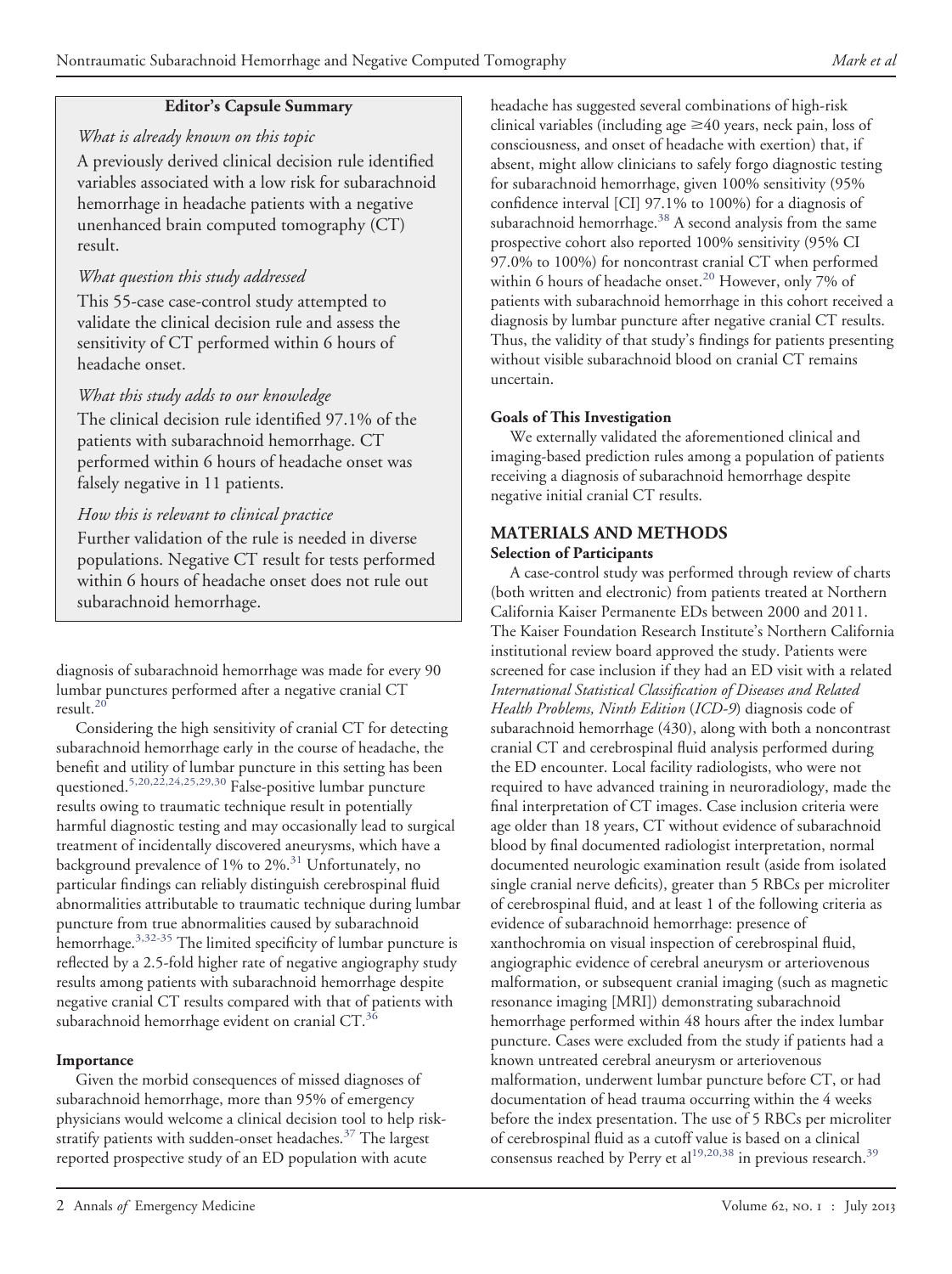After identification of cases, to evaluate the specificity of the clinical rule among patients with a negative cranial CT result and suspected subarachnoid hemorrhage, a matched control group was selected among patients with an ED-related *ICD-9* diagnosis code of headache (784 and 339) and both noncontrast cranial CT and cerebrospinal fluid analysis performed during the ED encounter. Controls were matched to cases by year and presenting ED in a ratio of 3 controls for every case, in an attempt to control for variations in ED practice and CT technology over time. The primary inclusion criterion was a documented concern for subarachnoid hemorrhage in the emergency physician chart according to the presenting complaints. Exclusion criteria were identical to those of cases, with the addition of the following: microbiologic evidence of infection in cerebrospinal fluid samples (by culture, antigen testing, or polymerase chain reaction testing), presumed immunocompromised status (known infection with HIV, solid organ transplant recipient, active hematologic cancer, active chemotherapy, or steroid use of  $>$ 10 mg prednisone equivalents per day for 4 weeks or more), more than 5 RBCs or WBCs per microliter of cerebrospinal fluid, or the presence of visible cerebrospinal fluid xanthochromia. This method of control cohort selection was believed to be adequate for the purposes of excluding false-negative subarachnoid hemorrhage diagnoses, in agreement with a recent prospective study.<sup>[19](#page-8-0)</sup>

#### **Methods of Measurement**

Two emergency physicians conducted a structured explicit chart review and abstraction of records.<sup>[39](#page-8-6)</sup> The abstractors were trained by the lead author (D.G.M.) after joint review of representative charts, using a standardized abstraction form. Missing data were coded as undocumented, and ambiguous or apparently conflicting data were adjudicated by majority consensus among 3 investigators. Abstractor interrater reliability was based on an 18% random sample of study patient charts and is reported as percentage agreement.

The following variables were abstracted from the ED record, including age, race, sex, triage vital signs, and pain score (1 to 10 scale), time of headache onset, time from onset to peak intensity (sudden versus gradual, sudden defined as the explicit documentation of a "sudden onset," "thunderclap," or "explosive" headache), headache duration (constant versus intermittent), headache quality (sharp versus throbbing or dull), headache location (frontal, temporal, occipital, diffuse, migratory), presence of new neck stiffness or pain, presence of new back pain, history of vomiting since headache onset, loss of consciousness at headache onset, exertion at headache onset, and complaints of light sensitivity, visual changes, or hearing changes. The electronic medical record was also examined for a history of hypertension or renal insufficiency (estimated glomerular filtration rate -60 mL/minute), social history of smoking or sympathomimetic drug use (past or present), and current use of pharmaceutical antiplatelet or anticoagulant agents. Additionally, all pertinent operative, procedure, and discharge summary reports were examined. Laboratory values on initial presentation were obtained from an independent electronic database (peripheral blood hematocrit level, cerebrospinal fluid cell counts, and microbiologic analysis), as were final transcribed interpretations of radiologic imaging studies (including CT, MRI, and catheter angiography). Clinical neurologic grade at hospital discharge (modified Rankin Scale) was determined with discharge summary reports, using a previously described systematic methodology.<sup>[40](#page-8-7)</sup>

CT examinations were performed with either single-slice helical scanning technology or, in the majority of cases, multislice cine technology (ie, fifth- and sixth-generation CT). Written reports and physical or digital copies of radiology studies (when available) were examined to determine the computed tomogram manufacturer and model and protocol used. Protocols varied between medical centers and over time, with supratentorial imaging slice thickness ranging from 5 to 10 mm and posterior fossa slice thickness ranging from 2.5 to 7 mm.

#### **Outcome Measures and Primary Data Analysis**

An 11-year span was chosen to allow an adequate number of cases of subarachnoid hemorrhage diagnosed after an initial normal cranial CT result. We estimated the total number of nontraumatic subarachnoid hemorrhage cases diagnosed within the health plan during this period to be approximately 1,000, according to a previous study of aneurysmal subarachnoid hemorrhage within the same health plan during a 10-year period.<sup>[41](#page-8-8)</sup> According to an average reported sensitivity of cranial CT for subarachnoid hemorrhage between 92% and 96%, we anticipated that between 40 and 80 cases would be available for inclusion.[25](#page-8-9) Assuming a case sample size of 70, the expected 95% CI for a decision rule with 100% sensitivity would be 95% to 100%.

Undocumented data were imputed with Rubin's multiple imputation method through the PROC MI procedure in SAS, version 9.1 (SAS Institute, Inc., Cary, NC).<sup>[42](#page-8-10)</sup> This method replaces each missing value with a set of plausible values, in this case 5 permutations for each missing value, creating multiple completed data sets. Results from the analysis of these data sets were then averaged and combined with SAS procedure PROC MIANALYZE.

External validation of decision rules previously reported to have a 100% sensitivity for the diagnosis of subarachnoid hemorrhage were undertaken with the case and control data sets.<sup>20,38</sup> These rules are (1) clinical rule: presence of any combination of age 40 years and older, neck pain or stiffness, loss of consciousness, or headache onset during exertion; and (2) imaging rule: cranial CT performed within 6 hours of headache onset. Rules incorporating arrival by ambulance as a predictor variable were not validated because of lack of reliable documentation.<sup>[38](#page-8-5)</sup>

A sensitivity analysis was performed by using bootstrap analysis, with 1,000 iterations to assess the stability of the clinical rule against the data set. The bootstrap samples were generated with SAS procedure PROC SURVEYSELECT.<sup>[43](#page-8-11)</sup>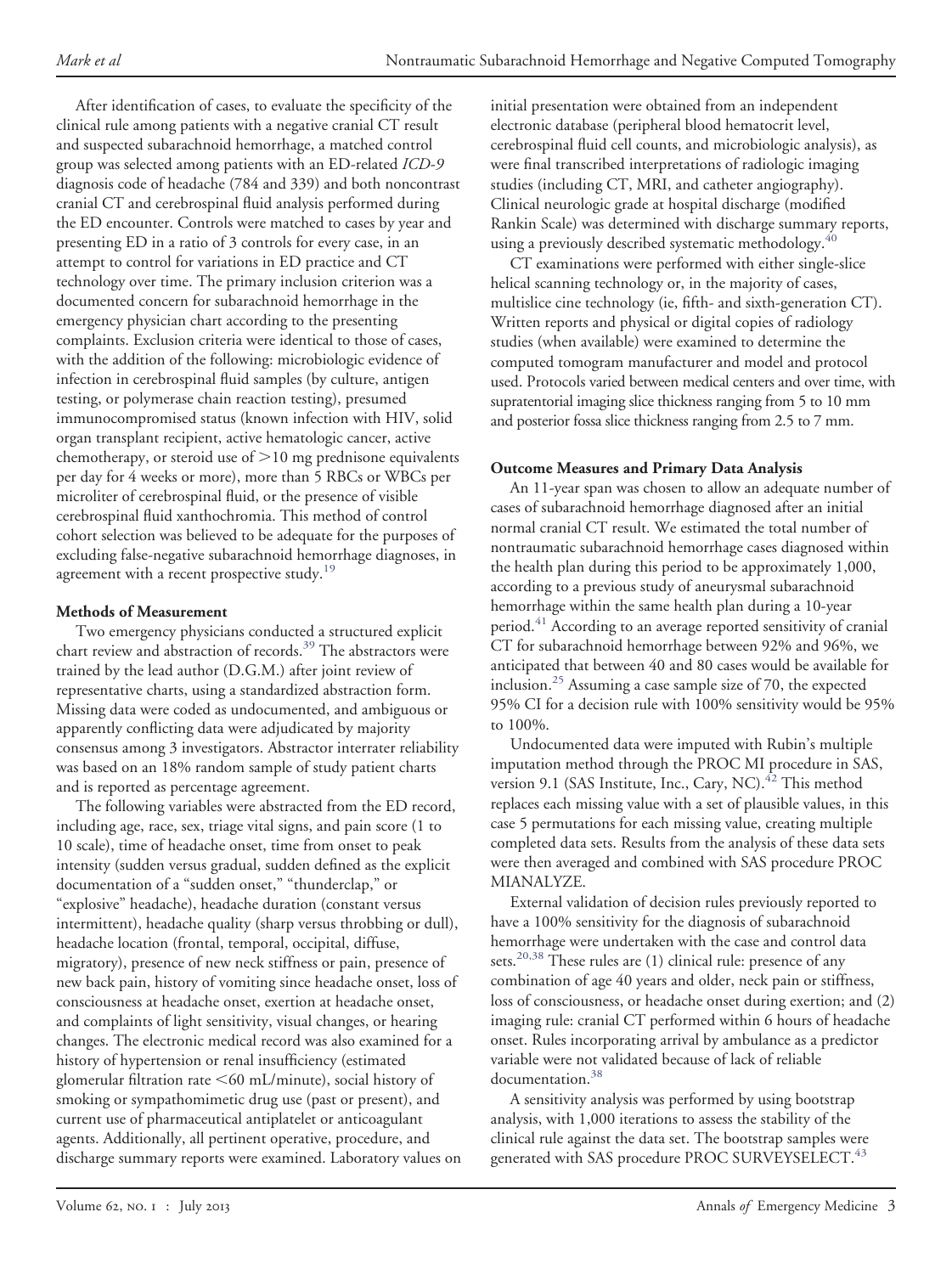

<span id="page-3-0"></span>Figure. Case inclusion criteria. SAH, Subarachnoid hemorrhage.

The 2.5th and 97.5th percentiles of the 1,000 bootstrap samples are considered an approximation of the 95% CI.<sup>[44](#page-8-12)</sup>

All univariate, bivariate, and multivariate analyses were performed with SAS, version 9.13. Categorical variables were analyzed with  $\chi^2$  or Fisher's exact tests. Continuous variables were analyzed with Student's *t* test or the Wilcoxon rank-sum test as appropriate.

#### **RESULTS**

#### **Characteristics of Study Subjects**

Fifty-six patients meeting our case definition were identified, of whom 55 had full records available for chart abstraction and are included in the data set [\(Figure\)](#page-3-0). One-hundred sixty-eight controls were selected with the methodology outlined above. Demographics and clinical characteristics (excluding those variables with  $>40\%$  missing data) for both cases and controls are listed in [Table 1.](#page-3-1)

After the diagnosis of subarachnoid hemorrhage in the ED, 52 of 55 patients (95%) underwent further investigation for vascular causes with catheter-directed 4-vessel cerebral angiography. Two additional patients underwent magnetic resonance angiography alone, and a single patient with xanthochromia on cerebrospinal fluid analysis was later found to have a hemorrhagic schwannoma in the thoracic spine.

Thirty-eight of the 55 cases (69%) were found to have either a cerebral aneurysm or arteriovenous malformation on vascular imaging. Thirty-seven of these 38 patients underwent subsequent endovascular or operative intervention. One patient with xanthochromic cerebrospinal fluid was found to have several 1- to 2-mm aneurysms on formal angiography, which were considered incidental and managed conservatively. Only 22 of these patients (58%) with proven vascular causes demonstrated visual evidence of xanthochromia on cerebrospinal fluid analysis.

## 4 Annals *of* Emergency Medicine **Volume 62, NO. I** : July 2013

#### <span id="page-3-1"></span>Table 1. Patient characteristics.

| <b>Variable</b>                                 | Case $(n=55)$      | Control<br>(n=168)  |
|-------------------------------------------------|--------------------|---------------------|
| Age, mean (SD, range), y                        | 52 (15, 22–92)     | 48 (17, 18–87)      |
| Female, No. (%)                                 | 34 (62)            | 125 (74)            |
| History of hypertension, No. (%)                | 22 (40)            | 49 (29)             |
| History of migraine headaches,<br>No. (%)       | 7(13)              | 26 (15)             |
| Ethnicity, No. (%)                              |                    |                     |
| White                                           | 29 (53)            | 74 (44)             |
| Asian                                           | 13 (24)            | 23 (14)             |
| <b>Black</b>                                    | 5(9)               | 18(11)              |
| Hispanic                                        | 7(13)              | 35 (21)             |
| Other/unknown                                   | 1(2)               | 18 (11)             |
| Triage vital signs, mean (SD)                   |                    |                     |
| Initial systolic blood pressure<br>(mmHg)       | 158 (25)           | 149 (26)            |
| Initial diastolic blood pressure<br>(mmHg)      | 87 (15)            | 84 (15)             |
| Initial pulse rate                              | 76 (15)            | 81 (15)             |
| Pain score (range 1–10)                         | 8.2(1.8)           | 7.8(2.4)            |
| Rate of headache onset, No.                     |                    |                     |
| (%)                                             |                    |                     |
| Sudden                                          | 41 (75)            | 108 (64)            |
| Gradual                                         | 8 (15)             | 29 (17)             |
| Undocumented                                    | 6 (11)             | 31(18)              |
| Worst headache of life, No.                     |                    |                     |
| (%)                                             |                    |                     |
| Yes                                             | 36 (65)            | 72 (43)             |
| No                                              | 3(5)               | 8(5)                |
| Undocumented                                    | 16 (29)            | 88 (52)             |
| Headache onset to CT time,                      |                    |                     |
| No. (%), h                                      |                    |                     |
| Up to 6<br>Up to 12                             | 11 (20)<br>17 (31) | 63 (38)             |
| Up to $24$                                      | 19 (35)            | 79 (47)<br>105 (63) |
| Up to 48                                        | 27 (49)            | 124 (74)            |
| >48                                             | 28 (51)            | 40 (24)             |
| Undocumented                                    | 0                  | 4(2)                |
| Headache duration, No. (%)                      |                    |                     |
| Constant                                        | 49 (89)            | 136 (82)            |
| Intermittent                                    | 3(6)               | 29 (18)             |
| Undocumented                                    | 3(5)               | 3(2)                |
| Headache location, No. (%)*                     |                    |                     |
| Occipital                                       | 19 (35)            | 45 (27)             |
| Temporal                                        | 4 (7)              | 53 (32)             |
| Frontal                                         | 12 (22)            | 48 (29)             |
| Other (diffuse, top, migratory)                 | 9(15)              | 25 (15)             |
| Undocumented<br>Neck pain or stiffness, No. (%) | 18 (33)            | 34 (20)             |
| Yes                                             | 39 (71)            | 46 (27)             |
| N <sub>o</sub>                                  | 10 (18)            | 112 (67)            |
| Undocumented                                    | 6 (11)             | 10 (6)              |
| Loss of consciousness, No.                      |                    |                     |
| (%)<br>Yes                                      |                    |                     |
|                                                 | 7 (13)             | 8 (5)               |
| No                                              | 48 (87)            | 159 (95)            |
| Undocumented<br>Vomiting, No. (%)               | 0                  | 1(1)                |
| Yes                                             | 28 (51)            | 53 (32)             |
| No                                              | 27 (49)            | 114 (68)            |
| Undocumented                                    | O                  | 1(1)                |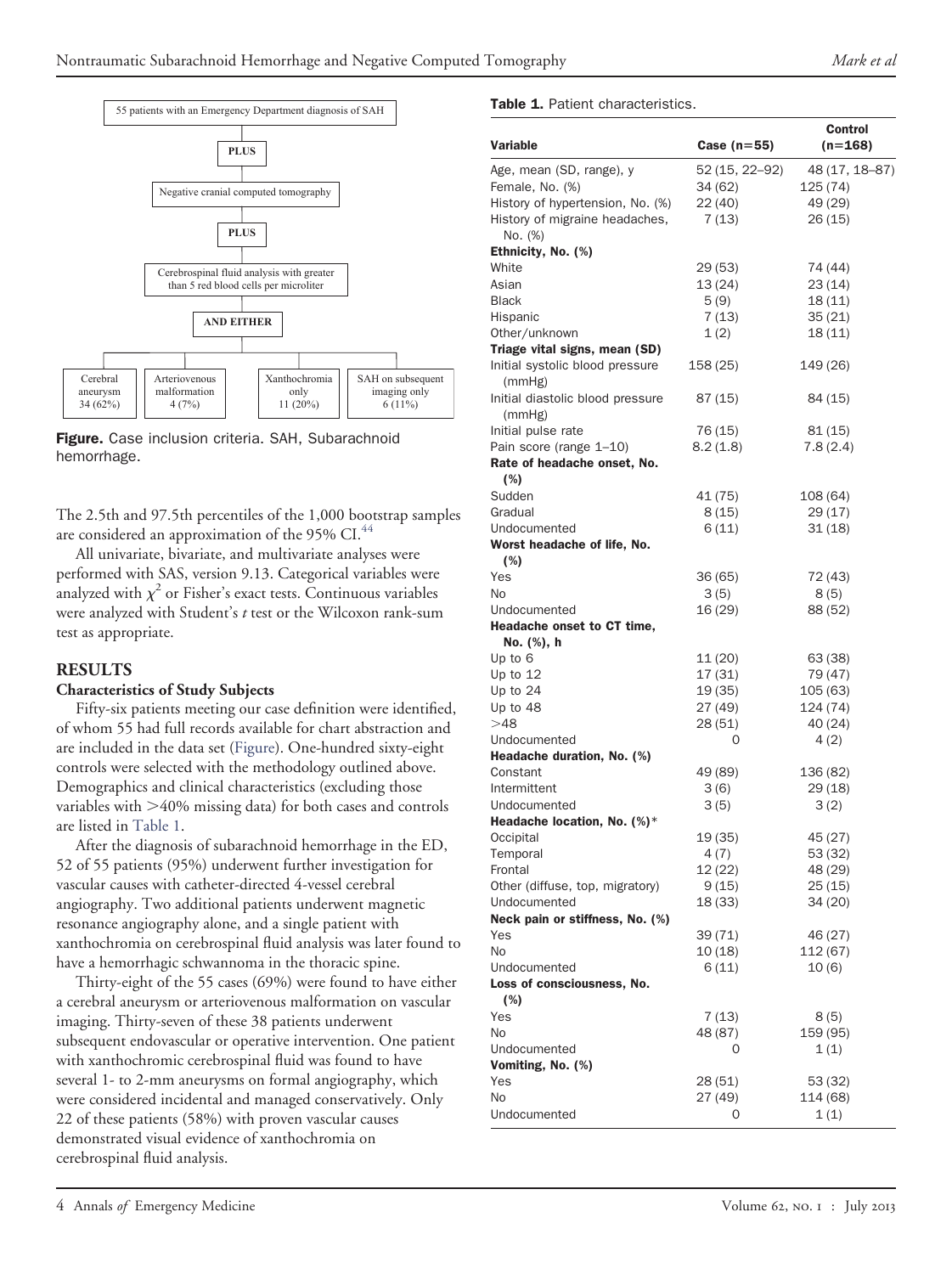#### Table 1. Continued.

| <b>Variable</b>                                                 | Case $(n=55)$ | <b>Control</b><br>$(n=168)$ |
|-----------------------------------------------------------------|---------------|-----------------------------|
| Onset during activity, No. (%)                                  |               |                             |
| Yes                                                             | 13(24)        | 8(5)                        |
| <b>No</b>                                                       | 24 (44)       | 96 (57)                     |
| Undocumented                                                    | 18 (33)       | 64 (38)                     |
| Photophobia, No. (%)                                            |               |                             |
| Yes                                                             | 16 (29)       | 43 (26)                     |
| No                                                              | 21 (38)       | 102(61)                     |
| Undocumented                                                    | 18 (33)       | 23(14)                      |
| Vision changes, No. (%)                                         |               |                             |
| Yes                                                             | 5(9)          | 18(11)                      |
| No                                                              | 31(56)        | 131 (78)                    |
| Undocumented                                                    | 19 (35)       | 19(11)                      |
| Smoking history, No. (%)                                        |               |                             |
| Yes                                                             | 12(22)        | 41 (24)                     |
| No                                                              | 36 (65)       | 113 (67)                    |
| Undocumented                                                    | 7(13)         | 14(8)                       |
| Sympathomimetic drug use,                                       |               |                             |
| No. (%)                                                         |               |                             |
| Yes                                                             | 1(2)          | 6(4)                        |
| No                                                              | 41 (75)       | 149 (89)                    |
| Undocumented                                                    | 13(24)        | 13(8)                       |
| Antiplatelet or anticoagulant                                   |               |                             |
| drug use, No. $(\%)$                                            |               |                             |
| Yes                                                             | 10(18)        | 24(14)                      |
| <b>No</b>                                                       | 41 (75)       | 139 (83)                    |
| Undocumented                                                    | 4(7)          | 5(3)                        |
| Hematocrit level <30%, No.<br>(%)                               | 1(2)          | 3(2)                        |
| Calculated glomerular filtration<br>rate $<$ 60 mL/min, No. (%) | 4(7)          | 6(4)                        |
| *Some patients have more than 1 headache location.              |               |                             |

Of patients without evidence of a vascular cause of subarachnoid hemorrhage identified on initial imaging, 25% underwent a second cerebral angiographic study between 10 and 21 days later, without any further identification of vascular causes. All patients were discharged from index hospitalization with excellent functional neurologic status (modified Rankin Scale=0 or 1). Fifty-four of 55 patients were alive at 6 months, with 1 patient dying from pneumonia deemed unrelated to index hospitalization and treatment of subarachnoid hemorrhage.

#### **Main Results**

External validation of the clinical rule after multiple imputation of undocumented variables revealed a sensitivity of 97.1% (95% CI 88.6% to 99.7%), a specificity of 22.7% (95% CI 16.6% to 29.8%), and a negative likelihood ratio of 0.13 (95% CI 0.03 to 0.61) for a diagnosis of subarachnoid hemorrhage [\(Table 2\)](#page-5-0). These point estimates for sensitivity and specificity are the average estimates after multiple imputation of undocumented variables. Sensitivity analysis of an additional 1,000 bootstrapped iterations demonstrated stability of these point estimates [\(Table E1,](#page-10-0) available online at [http://www.annemergmed.com\)](http://www.annemergmed.com).

External validation of the imaging rule revealed less than 100% sensitivity; 11 patients with subarachnoid hemorrhage had a negative cranial CT result within 6 hours of headache onset. Seven of the 11 patients had a cerebral vascular cause of subarachnoid hemorrhage identified (aneurysm or arteriovenous malformation). Details of the imaging characteristics for each of the 11 cases with cranial CT performed within 6 hours of headache onset are found in [Table 3.](#page-5-1)

The overall percentage agreement for the externally validated variables was 96.6% between the 2 study chart abstractors [\(Table 4\)](#page-5-2). Individual percentage agreement values were as follows: age (100%), neck pain or stiffness (90.2%), loss of consciousness (100%), headache onset with exertion (97.6%), and time from headache onset to CT of less than 6 hours  $(95.1\%)$ .

#### **LIMITATIONS**

Although to our knowledge this data set represents the largest single published cohort of subarachnoid hemorrhage cases with negative CT and positive lumbar puncture results, the retrospective case identification methodology used could introduce a diagnostic bias by effectively excluding possible "missed" subarachnoid hemorrhage patients who did not undergo lumbar puncture after cranial CT, as well as patients who did not receive a diagnosis of subarachnoid hemorrhage by the emergency physician. We chose emergency physician diagnoses of subarachnoid hemorrhage over hospital discharge diagnoses, given that in the latter case a formal diagnosis of subarachnoid hemorrhage could be discounted after normal vascular imaging results (approximately 20% of nontraumatic subarachnoid hemorrhage cases lack attributable angiographic abnormalities).<sup>[3](#page-7-1)</sup> It is likely, however, that less clinically evident cases are underrepresented in this case series.

There is also the possibility that some of the cerebral aneurysms reported in this study were detected incidentally in the setting of either a false-positive cerebrospinal fluid result or a nonaneurysmal cause of subarachnoid hemorrhage. We were unable to establish definitive confirmation of aneurysm rupture as the cause of subarachnoid hemorrhage, such as gross pathologic finding of clotted blood surrounding an aneurysm. The absence of cerebrospinal fluid xanthochromia among 42% of patients with presumed vascular subarachnoid hemorrhage causes may seem to support this assumption; however, this rate is consistent with that of multiple previous studies demonstrating low sensitivity of cerebrospinal fluid visual inspection for xanthochromia.<sup>[32-34,45](#page-8-13)</sup>

The retrospective nature of data collection through clinical chart review presents a potential source of reporting bias, as represented by missing variables requiring imputation. It is probable that among missing variables, pertinent negative results were more likely to be undocumented as opposed to pertinent positive results, and thus imputation may overestimate sensitivity and underestimate specificity. However, imputation was performed mostly for the benefit of an estimated specificity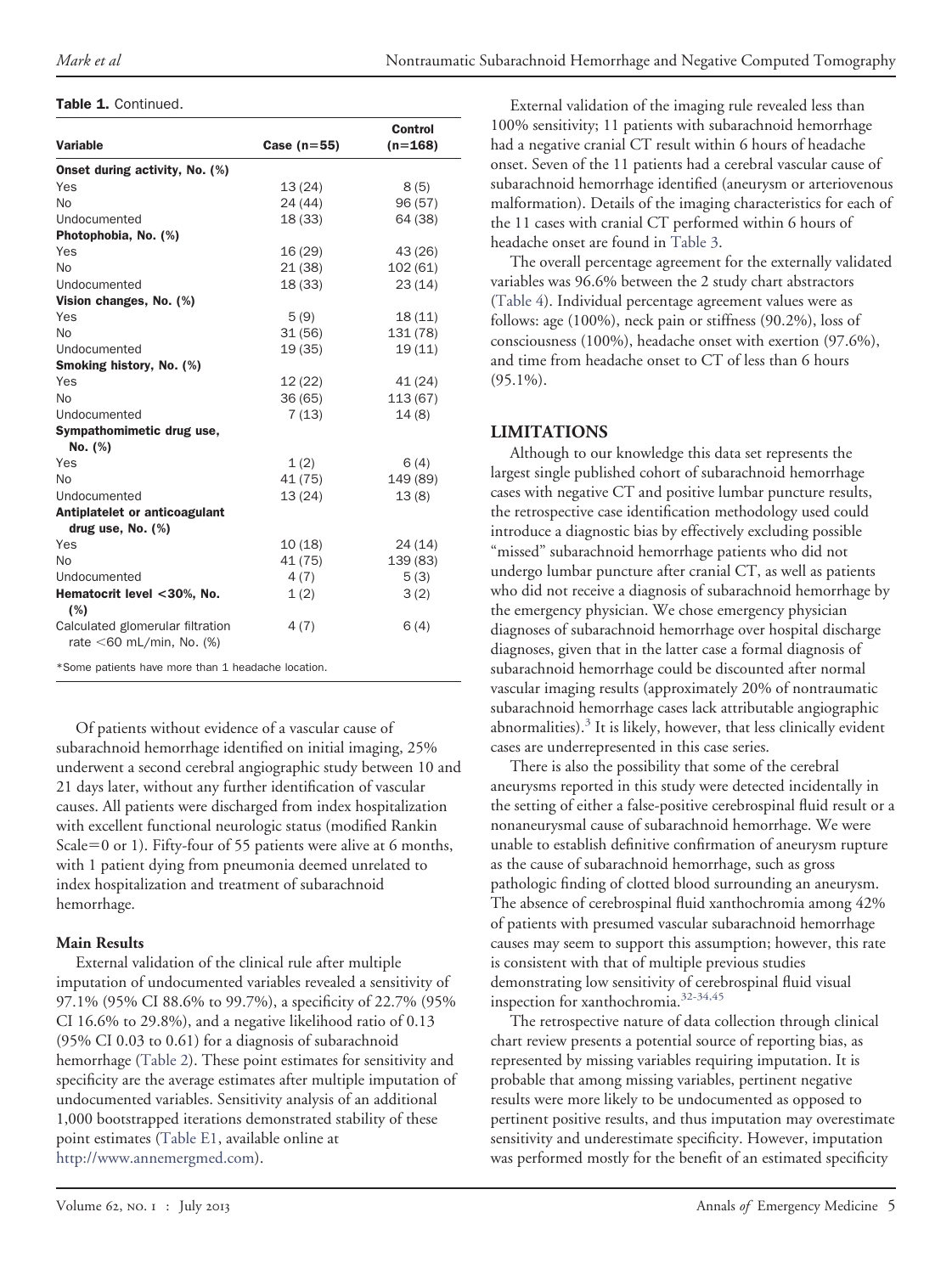#### <span id="page-5-0"></span>Table 2. External validation of a clinical decision rule to identify patients with subarachnoid hemorrhage.\*

|                                                     | Percentage (95% CI) |                    |                                  |
|-----------------------------------------------------|---------------------|--------------------|----------------------------------|
| <b>Clinical Decision Rule</b>                       | <b>Sensitivity</b>  | <b>Specificity</b> | <b>Negative Likelihood Ratio</b> |
| Presence of any of the following<br>Age $\geq$ 40 y | 97.1 (88.6–99.7)    | 22.7 (16.6-29.8)   | $0.13(0.03 - 0.61)$              |
| Neck pain or stiffness                              |                     |                    |                                  |
| Loss of consciousness                               |                     |                    |                                  |
| Headache onset during exertion                      |                     |                    |                                  |

\*After multiple imputation of missing variables, the previously derived clinical decision rule was retrospectively applied to a cohort of 55 patients with proven nontraumatic subarachnoid hemorrhage in the setting of a negative cranial CT result, along with 168 control patients with negative cranial CT and lumbar puncture results. The decision rule states that patients warrant investigation for subarachnoid hemorrhage if any of the following variables are present: (1) age 40 years and older, (2) neck pain or stiffness, (3) loss of consciousness, and (4) onset of headache during exertion. Sensitivity and specificity are presented in terms of the ability of the rule to predict a diagnosis of subarachnoid hemorrhage among patients with a negative cranial CT result and clinical suspicion of subarachnoid hemorrhage.

<span id="page-5-1"></span>Table 3. Characteristics of patients with subarachnoid hemorrhage and negative results for CT performed within 6 hours of headache onset.

|         |      |                                                     | <b>CT Slice Thickness,</b> | <b>Cerebrospinal Fluid</b> |                      |                                         |
|---------|------|-----------------------------------------------------|----------------------------|----------------------------|----------------------|-----------------------------------------|
| Age/Sex | Year | <b>CT Scanner</b>                                   | $mm/mm*$                   | RBCs/Microliter            | <b>Xanthochromia</b> | <b>Angiography Results</b>              |
| 65/F    | 2004 | GE Lightspeed 16 (16 slice)                         | 5/5                        | 7.282                      | N <sub>o</sub>       | 7-mm PCOM aneurysm                      |
| 67/F    | 2010 | GE Lightspeed VCT (64 slice)                        | 5/5                        | 408,000                    | N <sub>o</sub>       | 6-mm PCOM aneurysm                      |
| 34/F    | 2002 | Phillips Tomoscan-SR 7000<br>(single-slice helical) | 5/5                        | 690,000                    | N <sub>o</sub>       | Arteriovenous malformation              |
| 63/F    | 2003 | Unavailable                                         | 5/5                        | 43,720                     | N <sub>o</sub>       | PCOM aneurysm (unknown size)            |
| 76/F    | 2010 | GE Lightspeed VCT (64 slice)                        | 5/5                        | 517,500                    | N <sub>o</sub>       | 4-mm PCOM aneurysm                      |
| 50/F    | 2006 | Unavailable                                         | 7.5/7                      | 22,500                     | N <sub>o</sub>       | 7-mm basilar tip aneurysm               |
| 92/F    | 2007 | Unavailable                                         | 5/5                        | 280,000                    | Yes                  | 5-mm ACOM aneurysm                      |
| 30/F    | 2001 | GE HiSpeed CT/I (single-slice<br>helical)           | 7/7                        | 93                         | Yes                  | Negative catheter angiography<br>result |
| 38/F    | 2002 | Unavailable                                         | 5/5                        | 673                        | Yes                  | Negative catheter angiography<br>result |
| 67/M    | 2010 | GE Lightspeed VCT (64 slice)                        | 5/5                        | 320,000                    | N <sub>o</sub>       | Negative catheter angiography<br>result |
| 56/M    | 2009 | GE Lightspeed VCT (64 slice)                        | 5/5                        | 119,000                    | No.                  | Negative catheter angiography<br>result |

*F*, Female; *PCOM*, posterior communicating artery; *ACOM*, anterior communicating artery; *M*, male. \*Minimum slice thickness through supratentorial planes/posterior fossa.

<span id="page-5-2"></span>† In final collection tube.

Table 4. Interrater reliability for abstracted variables used in the external validation.\*

| Variable                                                  | <b>Percentage Agreement</b> |
|-----------------------------------------------------------|-----------------------------|
| Age                                                       | 100.0                       |
| Neck pain or stiffness                                    | 90.2                        |
| Loss of consciousness                                     | 100.0                       |
| Headache onset with exertion                              | 97.6                        |
| Performance of cranial CT within 6 h of<br>headache onset | 95.1                        |
| Overall percentage agreement                              | 96.6                        |

\*Percentage agreement between the 2 study chart abstractors was based on an 18% random sample of study patient charts.

among the control data set. The clinical rule still demonstrated excellent sensitivity of 94.5% for a diagnosis of subarachnoid hemorrhage when we excluded the variable with the highest reported rate of missing data (onset of headache with exertion) and analyzed the data set without any imputation (data not shown).

Finally, our study did not reach our goal enrollment of 70 case patients and thus had wider CIs for our point estimates of test characteristics than desired. Despite these limitations, considering the paucity of existing data concerning this particular subset of patients, we believe this investigation provides externally valid guidance to clinicians in their shared decisionmaking with patients undergoing evaluation for subarachnoid hemorrhage after a negative cranial CT result.

#### **DISCUSSION**

The goal of this research project is to help clinicians further refine their testing strategies for subarachnoid hemorrhage, specifically among patients with suspected subarachnoid hemorrhage despite negative cranial CT results, through external validation of preexisting decision rules. We report here that the clinical decision rule validates well, though not perfectly, when applied to this patient subset. The utility of the clinical rule is amplified by the fact that the imaging rule failed to identify 20% of the patients in this series who had a cranial CT performed within 6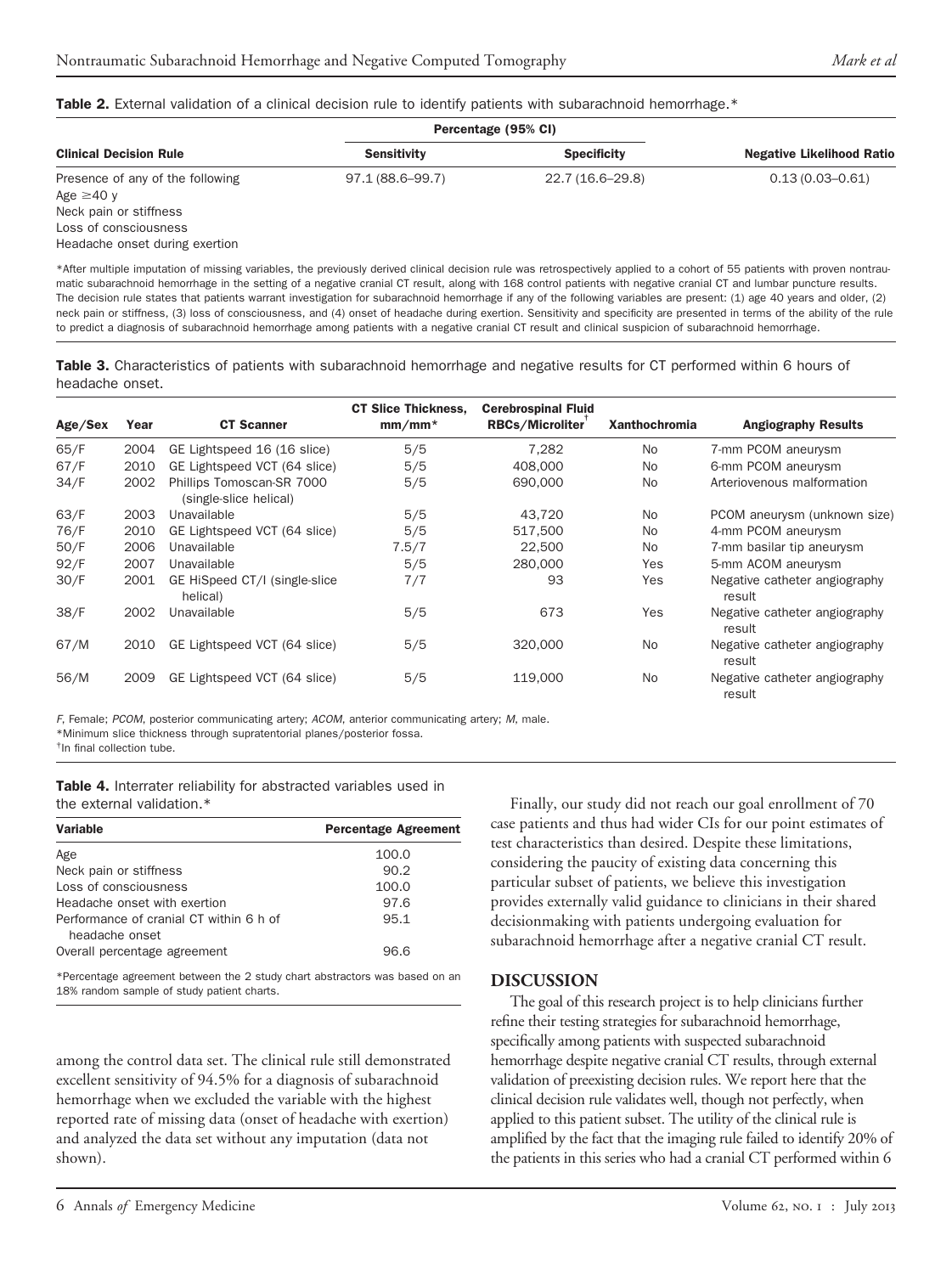hours of headache onset, demonstrating that even prompt cranial CT cannot be used as a stand-alone test to definitively rule out subarachnoid hemorrhage.

Although the decision rules derived by Perry et  $al<sup>38</sup>$  performed well at reducing the likelihood of subarachnoid hemorrhage before any diagnostic testing, there were a number of serious alternative diagnoses detected by cranial CT among the derivation population (such as intracerebral hemorrhage and brain tumor, representing 0.9% of the population). The clinical decision rule was neither designed nor tested for its ability to safely identify these patients. However, only a single alternative diagnosis (bacterial meningitis) was detected by cerebrospinal fluid sampling in that study, with an incidence of 0.05% among the studied population.

Ultimately, the cornerstone to any applied testing strategy, along with informed patient consent to further testing, is a reasonable estimate of pretest disease probability. Unfortunately, most data sets estimating the prevalence of subarachnoid hemorrhage among ED patients with acute headache are highly subject to enrollment bias. Two prospective studies of patients presenting to either an ED or a cohort of general practitioners with the "worst headache of my life" or sudden and severe headaches reported subarachnoid hemorrhage rates of 17% and 25%, respectively, with an incidence of 12% to 14% among patients with normal neurologic examination results.<sup>5,46</sup> More recently, Perry et al<sup>38</sup> enrolled 1,999 patients in a prospective ED study of sudden-onset headache or syncope associated with a headache in the absence of focal neurologic deficits. In contrast to previous prospective studies, the incidence of subarachnoid hemorrhage in this study was 6.5%. When 1,050 additional patients not enrolled but deemed likely eligible for the study were included, the overall rate of subarachnoid hemorrhage was 5.2%. A second report from this prospective data set revealed a 7.7% incidence of subarachnoid hemorrhage among 3,132 patients undergoing noncontrast cranial CT.<sup>20</sup> These data sets are arguably more representative of the incidence of subarachnoid hemorrhage among the general ED population with acute headache than those of previous prospective studies.

Several studies have been published about the sensitivity of noncontrast cranial CT for detecting subarachnoid hemorrhage, with estimates ranging from 93% to  $100\%$ .<sup>5,20,23-25,29,30</sup> If we assume an overall sensitivity of 93% and 99.9% specificity, we can estimate that the negative likelihood ratio of a negative cranial CT result for nontraumatic subarachnoid hemorrhage is 0.07. Using a 7% prevalence of disease among alert patients with acute headache, this leaves us with a posterior probability of subarachnoid hemorrhage around 1 in 200.

However, given the time-varying sensitivity of cranial CT for subarachnoid hemorrhage, it is more appropriate to subdivide patients according to time from ictus when evaluating testing strategies.<sup>26,29,47</sup> According to Perry et al,<sup>20</sup> patients who were imaged within 6 hours of ictus had an observed subarachnoid hemorrhage incidence of 12.7%. The reported sensitivity of cranial CT performed within 6 hours of ictus in that study was 100% (95% CI 97.0% to 100%), yielding posterior probability estimates between zero and 1 in 230. Conversely, 17 of 119 patients with

subarachnoid hemorrhage were not identified by cranial CT when imaged more than 6 hours from headache onset, resulting in a sensitivity of 85.7% (95% CI 78.3% to 90.9%). Even with a lower observed disease prevalence of 5.5% among this subset, the corresponding number needed to test with lumbar puncture is estimated to be between 80 and 204. Although this represents a relatively low posterior probability of disease, many physicians still pursue testing for subarachnoid hemorrhage even when estimating a pretest probability of less than 2%.<sup>48</sup> Likewise, a survey of emergency physicians about their willingness to use clinical decision rules for subarachnoid hemorrhage indicated a median required sensitivity of 99% for such a rule, with 1 of 5 clinicians suggesting that 100% sensitivity would be required. $37$ 

Although cranial CT or clinical prediction rules alone do not clearly and safely achieve these ideal test performance goals, the combined application of both testing strategies might offer an improvement. Even with a very conservative estimated subarachnoid hemorrhage risk of 1.25% (1 of 80 risk) after negative cranial CT, the application of the 4-item decision rule derived by Perry et al,<sup>38</sup> even with a negative likelihood ratio as high as 0.13 as reported in this study, can reduce this incidence to 0.2%, or 1 in 500 patients. Additionally, given that the specificity for the rule in this study was validated against a population of patients who uniformly underwent cerebrospinal fluid analysis, application of the clinical rule after negative cranial CT result has the potential to reduce rates of lumbar puncture by approximately 25%.

Reported absolute increases in morbidity rates resulting from missed diagnoses of subarachnoid hemorrhage range between 5% and 25%.<sup>10,11,13-16,49-51</sup> Kowalski et al<sup>11</sup> reported an unadjusted odds of 3.4 (95% CI 1.3 to 8.9) for death or severe disability at 3 months among patients who presented with Hunt-Hess grade I or II at misdiagnosis. Although recall bias has been raised as a potential flaw in these studies, this concern has been somewhat mitigated by a systematic review that reported a lower incidence of retrospectively reported sentinel headaches among control patients with nonaneurysmal subarachnoid hemorrhage or with stroke (around 5%) as opposed to patients with aneurysmal subarachnoid hemorrhage  $(10\%$  to  $43\%)$ .<sup>52</sup> Additionally, an older randomized trial of aneurysmal subarachnoid hemorrhage treatment strategies, which included a conservative management pathway of bed rest, reported a mortality rate of 48% among patients treated conservatively who were found to have no or minor symptoms (headache, meningeal irritation, diplopia) at randomization.<sup>6</sup>

Authors point to these studies when citing the need for testing with lumbar puncture to prevent the morbidity and mortality associated with the delayed diagnosis and treatment of subarachnoid hemorrhage.<sup>3,53,54</sup> However, only 7% of patients with missed diagnosis of subarachnoid hemorrhage in the study by Kowalski et al $11$  failed to undergo lumbar puncture after negative cranial CT results, whereas 73% did not have either CT or lumbar puncture performed. Additionally, though limited by the use of administrative data and lack of adjustment for clinical status at presentation, a review of 1,507 ED patients receiving a diagnosis of subarachnoid hemorrhage found a lower unadjusted crude 30-day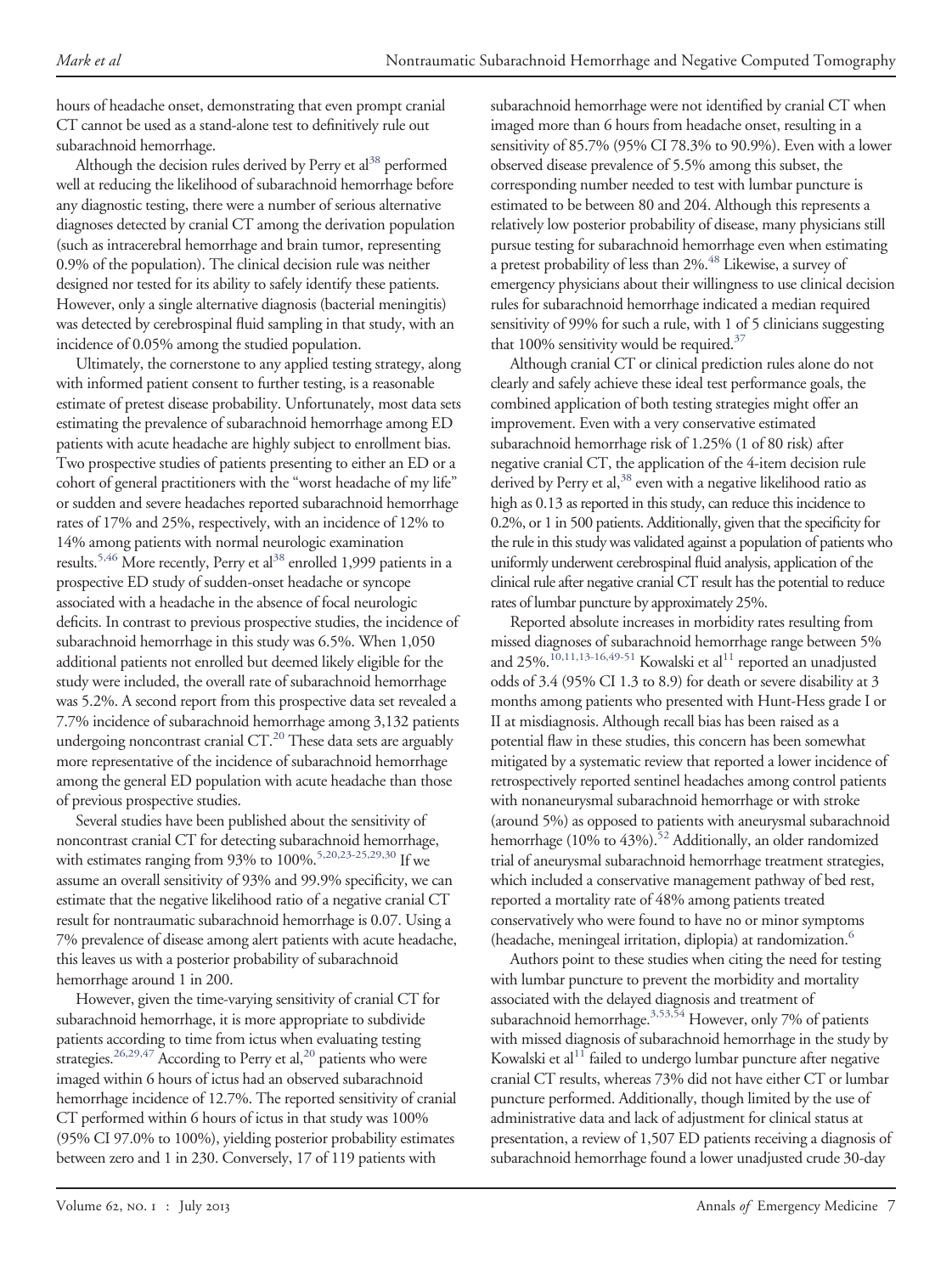mortality rate among patients with a probable undiagnosed subarachnoid hemorrhage–related presentation in the 2 weeks before index subarachnoid hemorrhage diagnosis (6.2% versus  $33.9\%$ ).<sup>13</sup>

Although none of these studies truly address the outcome of the untreated patient with evidence of subarachnoid hemorrhage by lumbar puncture despite normal cranial CT result, treated patients appear to fare very well. The cooperative aneurysm study found that 92.7% of patients with aneurysmal subarachnoid hemorrhage who presented alert and without evidence of blood on CT had good or excellent recovery at 6 months.[55](#page-9-1) Ultimately, the physician and patient must engage in a shared decisionmaking process about the perceived and desired risks and benefits surrounding any medical test or treatment.<sup>[56](#page-9-2)</sup> Research conducted among ED patients with possible acute coronary syndrome suggests that patients often have much higher risk thresholds for themselves than do the treating physicians.[57](#page-9-3) Along these lines, it is our hope that the application of the clinical decision rule will help clinicians feel more confident when informing patients of their absolute risk of subarachnoid hemorrhage after a negative cranial CT result, allowing them to make well-informed recommendations and fully engage in the shared decisionmaking process.

In conclusion, the previously derived clinical decision rule for subarachnoid hemorrhage demonstrated useful discriminatory characteristics when externally validated among a subset of patients with subarachnoid hemorrhage in the setting of negative cranial CT result. Performance of cranial CT within 6 hours of headache onset, however, failed to identify 20% of the cases in this study. These findings provide further guidance to clinicians interested in applying the clinical decision rule during shared decisionmaking with patients who have a negative cranial CT result. Such a testing strategy might achieve a mutually acceptable low pretest probability of disease and reduce rates of invasive testing accordingly. Clinicians should note that these findings are derived from a limited patient cohort within a single integrated health system and thus may not adequately represent other practice settings.

#### *Supervising editor:* John Sarko, MD

*Author affiliations:* From the Department of Emergency Medicine, Kaiser Permanente, Oakland, CA (Mark); the Division of Research, Kaiser Permanente Northern California, Oakland, CA (Hung, Rauchwerger, Reed); the Department of Emergency Medicine, Kaiser Permanente, South Sacramento, CA (Offerman); the Department of Emergency Medicine, Kaiser Permanente, South San Francisco, CA (Chettipally); the Department of Emergency Medicine, Kaiser Permanente, Roseville, CA (Vinson); and the Department of Emergency Medicine, Kaiser Permanente, San Rafael, CA (Ballard).

*Author contributions:* DGM, SRO, ASR, MER, UC, DRV, and DWB conceived the study and obtained research funding. DGM and Y-YH refined participant and variable selection. DGM and SRO undertook chart abstraction and managed the data,

including quality control. Y-YH and MER provided statistical advice on study design and analyzed the data. DGM drafted the article, and all authors contributed substantially to its revision. DGM takes responsibility for the paper as a whole.

*Funding and support:* By *Annals* policy, all authors are required to disclose any and all commercial, financial, and other relationships in any way related to the subject of this article as per ICMJE conflict of interest guidelines (see [www.](http://www.icmje.org) [icmje.org\)](http://www.icmje.org). The authors have stated that no such relationships exist. Funded by a Kaiser Permanente Northern California Community Benefits grant.

*Publication dates:* Received for publication June 29, 2012. Revisions received August 11, 2012, and August 25, 2012. Accepted for publication September 7, 2012. Available online September 29, 2012.

Presented at the Society for Academic Emergency Medicine meeting, May 2012, Chicago, IL.

*Address for correspondence:* Dustin G. Mark, MD, E-mail [dustin.g.mark@kp.org.](mailto:dustin.g.mark@kp.org)

#### <span id="page-7-0"></span>**REFERENCES**

- 1. Ramirez-Lassepas M, Espinosa CE, Cicero JJ, et al. Predictors of intracranial pathologic findings in patients who seek emergency care because of headache. *Arch Neurol*. 1997;54:1506-1509.
- 2. Perry JJ, Stiell I, Wells G, et al. Diagnostic test utilization in the emergency department for alert headache patients with possible subarachnoid hemorrhage. *CJEM*. 2002;4:333-337.
- <span id="page-7-1"></span>3. Edlow JA, Caplan LR. Avoiding pitfalls in the diagnosis of subarachnoid hemorrhage. *N Engl J Med*. 2000;342:29-36.
- <span id="page-7-2"></span>4. Leicht MJ. Non-traumatic headache in the emergency department. *Ann Emerg Med*. 1980;9:404-409.
- 5. Morgenstern LB, Luna-Gonzales H, Huber JC Jr, et al. Worst headache and subarachnoid hemorrhage: prospective, modern computed tomography and spinal fluid analysis. *Ann Emerg Med*. 1998;32(3 pt 1):297-304.
- <span id="page-7-5"></span>6. Nishioka H, Torner JC, Graf CJ, et al. Cooperative study of intracranial aneurysms and subarachnoid hemorrhage: a long-term prognostic study. II. Ruptured intracranial aneurysms managed conservatively. *Arch Neurol*. 1984;41:1142-1146.
- 7. Nibbelink DW, Torner JC, Henderson WG. Intracranial aneurysms and subarachnoid hemorrhage—report on a randomized treatment study. IV-A. Regulated bed rest. *Stroke*. 1977;8:202-218.
- 8. Kassell NF, Boarini DJ, Adams HP Jr, et al. Overall management of ruptured aneurysm: comparison of early and late operation. *Neurosurgery*. 1981;9:120-128.
- 9. Nibbelink DW, Knowler LA. Cooperative study of intracranial aneurysms and subarachnoid hemorrhage. Report on a randomized treatment study. II. Objectives and design of randomized aneurysm study. *Stroke*. 1974;5:552-556.
- <span id="page-7-3"></span>10. Mayer PL, Awad IA, Todor R, et al. Misdiagnosis of symptomatic cerebral aneurysm. Prevalence and correlation with outcome at four institutions. *Stroke*. 1996;27:1558-1563.
- <span id="page-7-4"></span>11. Kowalski RG, Claassen J, Kreiter KT, et al. Initial misdiagnosis and outcome after subarachnoid hemorrhage. *JAMA*. 2004;291: 866-869.
- 12. Molyneux AJ, Kerr RS, Birks J, et al. Risk of recurrent subarachnoid haemorrhage, death, or dependence and standardised mortality ratios after clipping or coiling of an intracranial aneurysm in the International Subarachnoid Aneurysm Trial (ISAT): long-term follow-up. *Lancet Neurol*. 2009;8:427-433.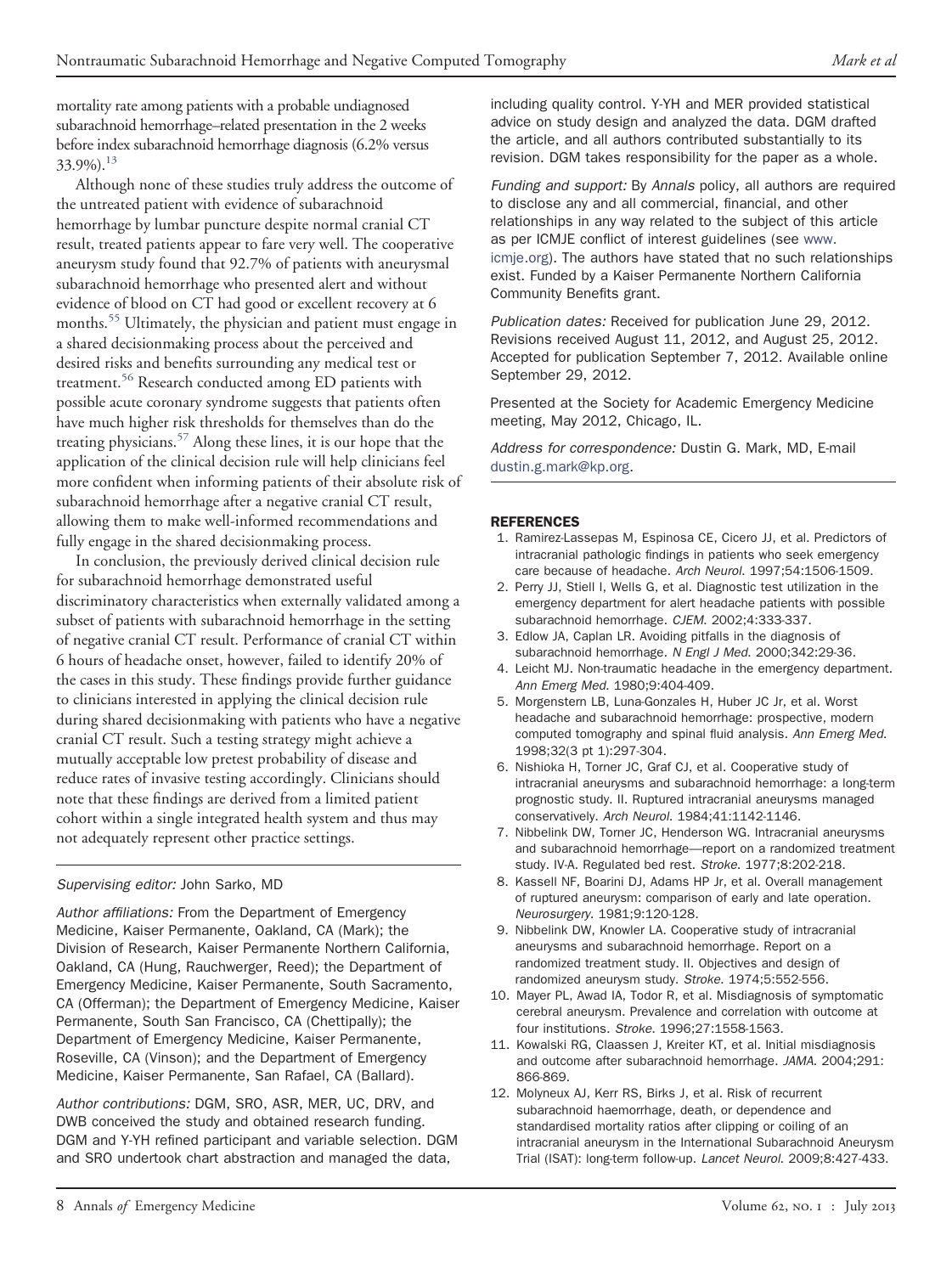- <span id="page-8-16"></span>13. Vermeulen MJ, Schull MJ. Missed diagnosis of subarachnoid hemorrhage in the emergency department. *Stroke*. 2007;38: 1216-1221.
- 14. Vannemreddy P, Nanda A, Kelley R, et al. Delayed diagnosis of intracranial aneurysms: confounding factors in clinical presentation and the influence of misdiagnosis on outcome. *South Med J*. 2001;94:1108-1111.
- 15. Ritz R, Reif J. Comparison of prognosis and complications after warning leaks in subarachnoidal hemorrhage— experience with 214 patients following aneurysm clipping. *Neurol Res*. 2005;27: 620-624.
- 16. Jakobsson KE, Saveland H, Hillman J, et al. Warning leak and management outcome in aneurysmal subarachnoid hemorrhage. *J Neurosurg*. 1996;85:995-999.
- 17. Neil-Dwyer G, Lang D, Smith P, et al. Outcome after aneurysmal subarachnoid haemorrhage: the use of a graphical model in the assessment of risk factors. *Acta Neurochir (Wien)*. 1998;140: 1019-1027.
- 18. Kassell NF, Torner JC, Jane JA, et al. The International Cooperative Study on the Timing of Aneurysm Surgery. Part 2: surgical results. *J Neurosurg*. 1990;73:37-47.
- <span id="page-8-0"></span>19. Perry JJ, Spacek A, Forbes M, et al. Is the combination of negative computed tomography result and negative lumbar puncture result sufficient to rule out subarachnoid hemorrhage? *Ann Emerg Med*. 2008;51:707-713.
- <span id="page-8-1"></span>20. Perry JJ, Stiell IG, Sivilotti ML, et al. Sensitivity of computed tomography performed within six hours of onset of headache for diagnosis of subarachnoid haemorrhage: prospective cohort study. *BMJ*. 2011;343:d4277. doi: 10.1136/bmj.d4277.
- 21. Cortnum S, Sorensen P, Jorgensen J. Determining the sensitivity of computed tomography scanning in early detection of subarachnoid hemorrhage. *Neurosurgery*. 2010;66:900-902; discussion 903.
- 22. Carstairs SD, Tanen DA, Duncan TD, et al. Computed tomographic angiography for the evaluation of aneurysmal subarachnoid hemorrhage. *Acad Emerg Med*. 2006;13:486-492.
- 23. Byyny RL, Mower WR, Shum N, et al. Sensitivity of noncontrast cranial computed tomography for the emergency department diagnosis of subarachnoid hemorrhage. *Ann Emerg Med*. 2008; 51:697-703.
- 24. Lourenco AP, Mayo-Smith WW, Tubbs RJ, et al. Does 16-detector computed tomography improve detection of non-traumatic subarachnoid hemorrhage in the emergency department? *J Emerg Med*. 2009;36:171-175.
- <span id="page-8-9"></span>25. Gee C, Dawson M, Bledsoe J, et al. Sensitivity of newergeneration computed tomography scanners for subarachnoid hemorrhage: a Bayesian analysis. *J Emerg Med*. 2012;43:13-18.
- <span id="page-8-14"></span>26. Edlow JA, Wyer PC. Evidence-based emergency medicine/clinical question. How good is a negative cranial computed tomographic scan result in excluding subarachnoid hemorrhage? *Ann Emerg Med*. 2000;36:507-516.
- 27. Sidman R, Connolly E, Lemke T. Subarachnoid hemorrhage diagnosis: lumbar puncture is still needed when the computed tomography scan is normal. *Acad Emerg Med*. 1996;3:827-831.
- 28. Sames TA, Storrow AB, Finkelstein JA, et al. Sensitivity of newgeneration computed tomography in subarachnoid hemorrhage. *Acad Emerg Med*. 1996;3:16-20.
- 29. van der Wee N, Rinkel GJ, Hasan D, et al. Detection of subarachnoid haemorrhage on early CT: is lumbar puncture still needed after a negative scan? *J Neurol Neurosurg Psychiatry*. 1995;58:357-359.
- 30. Boesiger BM, Shiber JR. Subarachnoid hemorrhage diagnosis by computed tomography and lumbar puncture: are fifth generation CT scanners better at identifying subarachnoid hemorrhage? *J Emerg Med*. 2005;29:23-27.
- <span id="page-8-2"></span>31. Schievink WI. Intracranial aneurysms. *N Engl J Med*. 1997;336: 28-40.
- <span id="page-8-13"></span>32. Perry JJ, Sivilotti ML, Stiell IG, et al. Should spectrophotometry be used to identify xanthochromia in the cerebrospinal fluid of alert patients suspected of having subarachnoid hemorrhage? *Stroke*. 2006;37:2467-2472.
- 33. MacDonald A, Mendelow AD. Xanthochromia revisited: a reevaluation of lumbar puncture and CT scanning in the diagnosis of subarachnoid haemorrhage. *J Neurol Neurosurg Psychiatry*. 1988;51:342-344.
- 34. Arora S, Swadron SP, Dissanayake V. Evaluating the sensitivity of visual xanthochromia in patients with subarachnoid hemorrhage. *J Emerg Med*. 2010;39:13-16.
- 35. Heasley DC, Mohamed MA, Yousem DM. Clearing of red blood cells in lumbar puncture does not rule out ruptured aneurysm in patients with suspected subarachnoid hemorrhage but negative head CT findings. *AJNR Am J Neuroradiol*. 2005;26:820-824.
- <span id="page-8-4"></span><span id="page-8-3"></span>36. Vermeulen M, van Gijn J. The diagnosis of subarachnoid haemorrhage. *J Neurol Neurosurg Psychiatry*. 1990;53:365-372.
- 37. Perry JJ, Eagles D, Clement CM, et al. An international study of emergency physicians' practice for acute headache management and the need for a clinical decision rule. *CJEM*. 2009;11:516-522.
- <span id="page-8-5"></span>38. Perry JJ, Stiell IG, Sivilotti ML, et al. High risk clinical characteristics for subarachnoid haemorrhage in patients with acute headache: prospective cohort study. *BMJ*. 2010;341: c5204.
- <span id="page-8-6"></span>39. Allison JJ, Wall TC, Spettell CM, et al. The art and science of chart review. *Jt Comm J Qual Improv*. 2000;26:115-136.
- <span id="page-8-7"></span>40. Raina KD, Callaway C, Rittenberger JC, et al. Neurological and functional status following cardiac arrest: method and tool utility. *Resuscitation*. 2008;79:249-256.
- <span id="page-8-8"></span>41. Zaroff JG, Leong J, Kim H, et al. Cardiovascular predictors of longterm outcomes after non-traumatic subarachnoid hemorrhage. *Neurocrit Care*. 2011. doi: 10.1007/s12028-011-9592-x.
- <span id="page-8-10"></span>42. Barnard J, Meng XL. Applications of multiple imputation in medical studies: from AIDS to NHANES. *Stat Methods Med Res*. 1999;8:17-36.
- <span id="page-8-11"></span>43. Cassell DL. Don't be loopy: re-sampling and simulation the SAS way. SAS Global Forum. Orlando, FL; April 16-19, 2007. Paper 183-2007.
- <span id="page-8-12"></span>44. Miller DP. Bootstrap 101: obtain robust confidence intervals for any statistic. SUGI 29. Montreal, Canada; May 9-12, 2004. Paper 193-29.
- 45. Wood MJ, Dimeski G, Nowitzke AM. CSF spectrophotometry in the diagnosis and exclusion of spontaneous subarachnoid haemorrhage. *J Clin Neurosci*. 2005;12:142-146.
- 46. Linn FH, Wijdicks EF, van der Graaf Y, et al. Prospective study of sentinel headache in aneurysmal subarachnoid haemorrhage. *Lancet*. 1994;344:590-593.
- 47. Adams HP Jr, Kassell NF, Torner JC, et al. CT and clinical correlations in recent aneurysmal subarachnoid hemorrhage: a preliminary report of the Cooperative Aneurysm Study. *Neurology*. 1983;33:981-988.
- <span id="page-8-15"></span>48. Perry JJ, Stiell IG, Wells GA, et al. Attitudes and judgment of emergency physicians in the management of patients with acute headache. *Acad Emerg Med*. 2005;12:33-37.
- 49. Dorsch NW. Cerebral aneurysms and the "missed" hemorrhage. *Aust N Z J Med*. 1986;16:486-490.
- 50. Leblanc R. The minor leak preceding subarachnoid hemorrhage. *J Neurosurg*. 1987;66:35-39.
- 51. Verweij RD, Wijdicks EF, van Gijn J. Warning headache in aneurysmal subarachnoid hemorrhage. A case-control study. *Arch Neurol*. 1988;45:1019-1020.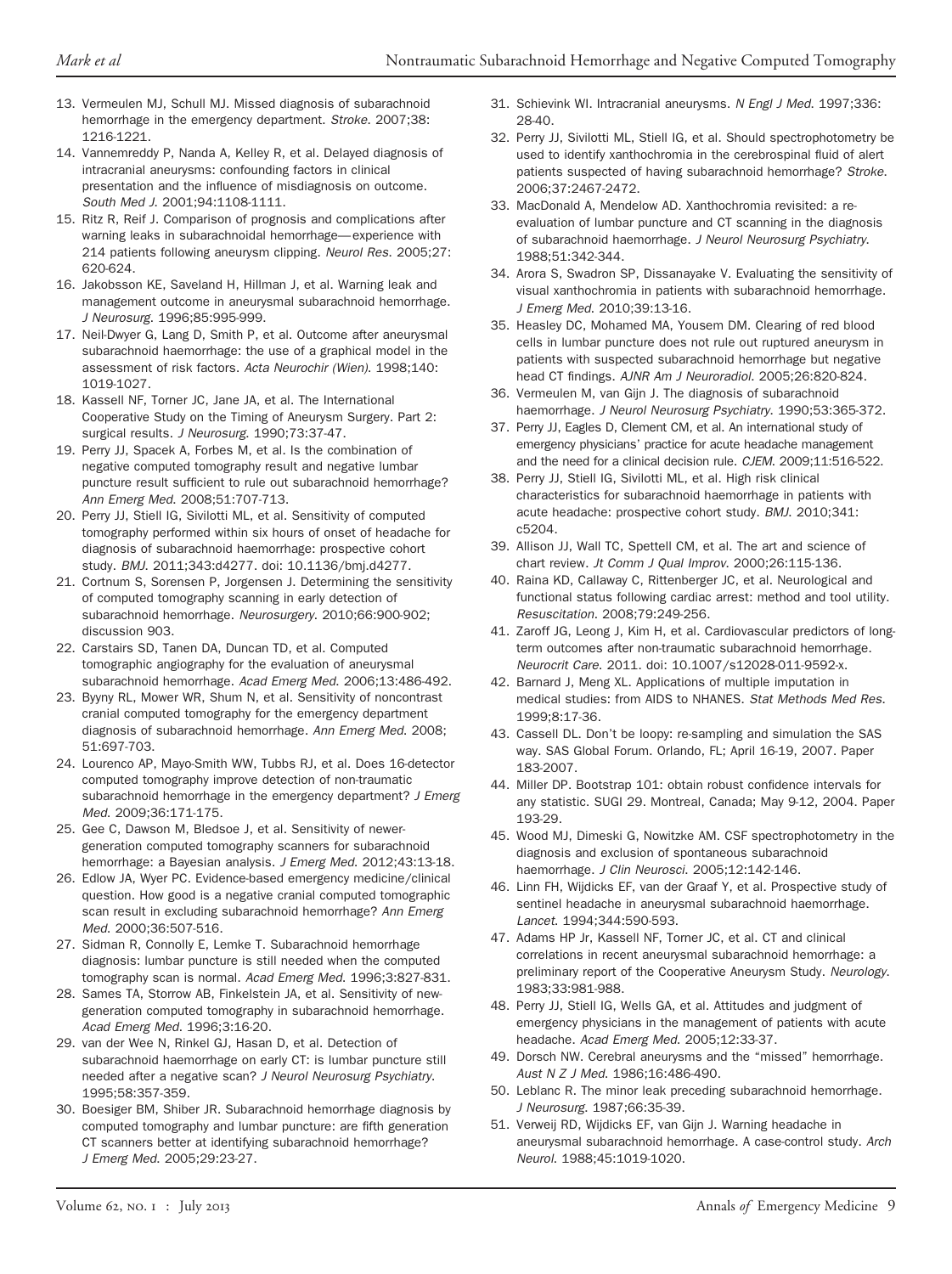- <span id="page-9-0"></span>52. Polmear A. Sentinel headaches in aneurysmal subarachnoid haemorrhage: what is the true incidence? a systematic review. *Cephalalgia*. 2003;23:935-941.
- 53. Adams HP Jr, Jergenson DD, Kassell NF, et al. Pitfalls in the recognition of subarachnoid hemorrhage. *JAMA*. 1980;244:794- 796.
- 54. van Gijn J. Slip-ups in diagnosis of subarachnoid haemorrhage. *Lancet*. 1997;349:1492.
- <span id="page-9-1"></span>55. Adams HP Jr, Kassell NF, Torner JC. Usefulness of computed tomography in predicting outcome after aneurysmal subarachnoid

hemorrhage: a preliminary report of the Cooperative Aneurysm Study. *Neurology*. 1985;35:1263-1267.

- <span id="page-9-2"></span>56. Moreau A, Carol L, Dedianne MC, et al. What perceptions do patients have of decision making (DM)? toward an integrative patient-centered care model. A qualitative study using focusgroup interviews. *Patient Educ Couns*. 2012;87:206- 211.
- <span id="page-9-3"></span>57. Hess EP, Knoedler MA, Shah ND, et al. The chest pain choice decision aid: a randomized trial. *Circ Cardiovasc Qual Outcomes*. 2012;5:251-259.



#### ABEM Policy on Board Eligibility

Beginning January 1, 2015, a policy on board eligibility will take effect. At that time, if you are not already in the certification process, you will be considered "board eligible" on the date you graduate from your EM residency program. If you meet all of the requirements of The Policy on Board Eligibility, you will remain board eligible until you become certified or for five years, whichever comes first.

Physicians who graduated from an EM residency program prior to January 1, 2015, and physicians who applied for certification through the practice pathway and have an open application as of January 1, 2015, will be board eligible for five years after that date.

For more information, email [verification@abem.org,](mailto:verification@abem.org) or call 517.332.4800 ext. 381.